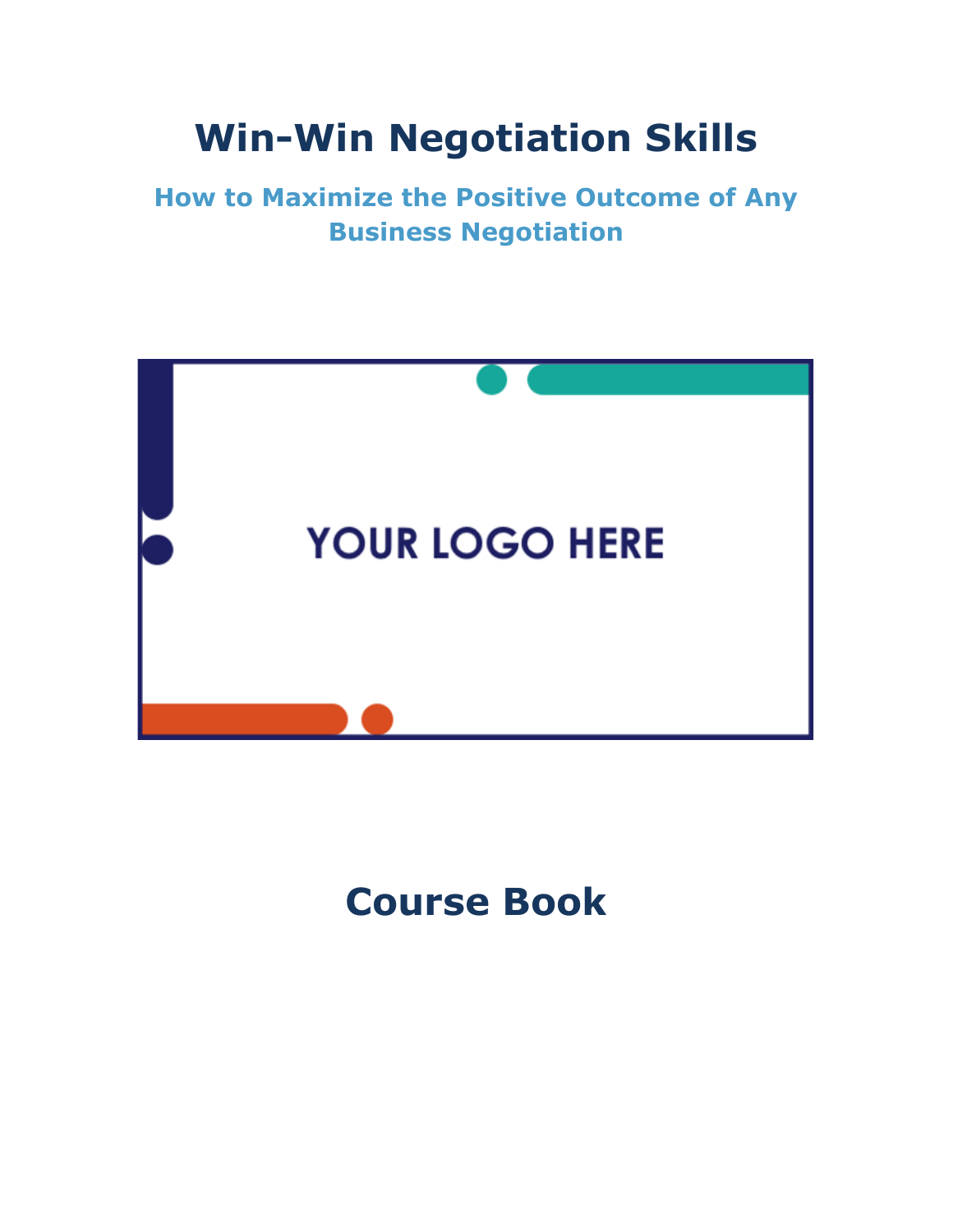### **Table of Contents**

| Lesson 2: Step 2 - Communicate Your Position & Listen |
|-------------------------------------------------------|
| Lesson 3: Step 3 - Explore Areas of Disagreement      |
|                                                       |
|                                                       |
|                                                       |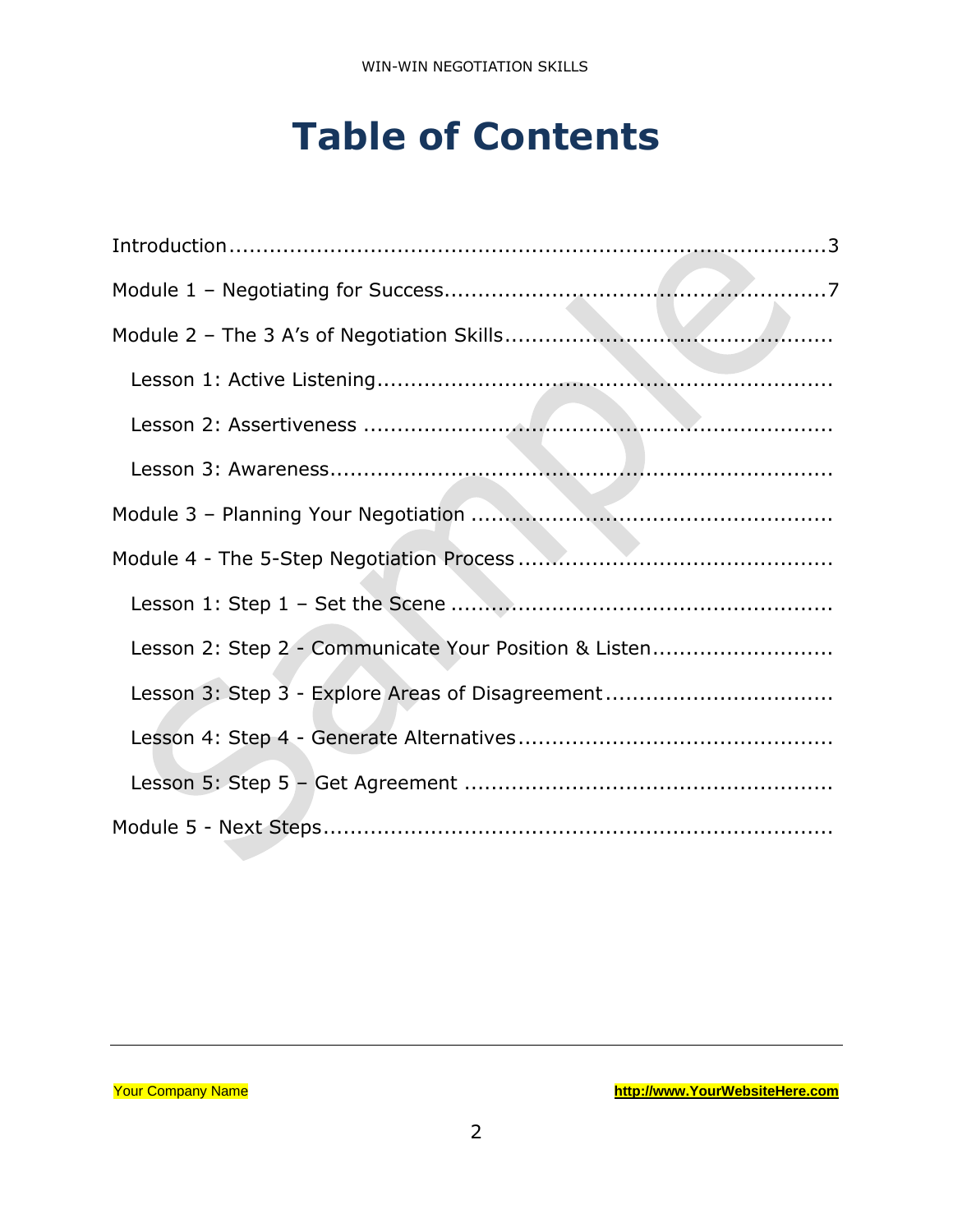### **Introduction**

<span id="page-2-0"></span> $\mathsf W$  hether we recognize it or not, life's a constant series of negotiations. Think about the last discussion you had with your kids, your partner, or your colleagues. What seems to be a simple conversation can, in reality, be a negotiation.

As a business owner, you probably find yourself negotiating regularly. And it's only natural that you'll deal with some situations better than others. Negotiations can be intimidating, full of conflict, and frustrating – but they don't have to be. With good negotiation skills, positive outcomes can result. It is possible to reach an agreement that both parties are satisfied with.

The aim of modern negotiating isn't to crush the 'other side' into submission. Instead, the goal is to find a mutually acceptable solution to a problem.

Poor negotiating can have negative consequences on a business that leads to loss of income, unfavorable terms, and lost contracts. Effective negotiations can save money and boost revenue. Think about it; a successful deal generates profits, increases the likelihood of future sales, and provides the foundation for a mutually rewarding relationship.

In this course you'll discover how your own style of negotiating can get in the way of success and what you can do about it. You'll discover the essential skills successful negotiators use and learn a simple step-by-step process to get to a win-win solution. By the end of the course, you'll be equipped to confidently enter into any type of negotiation and achieve positive outcomes, while also preserving your relationships and keeping your competitive edge.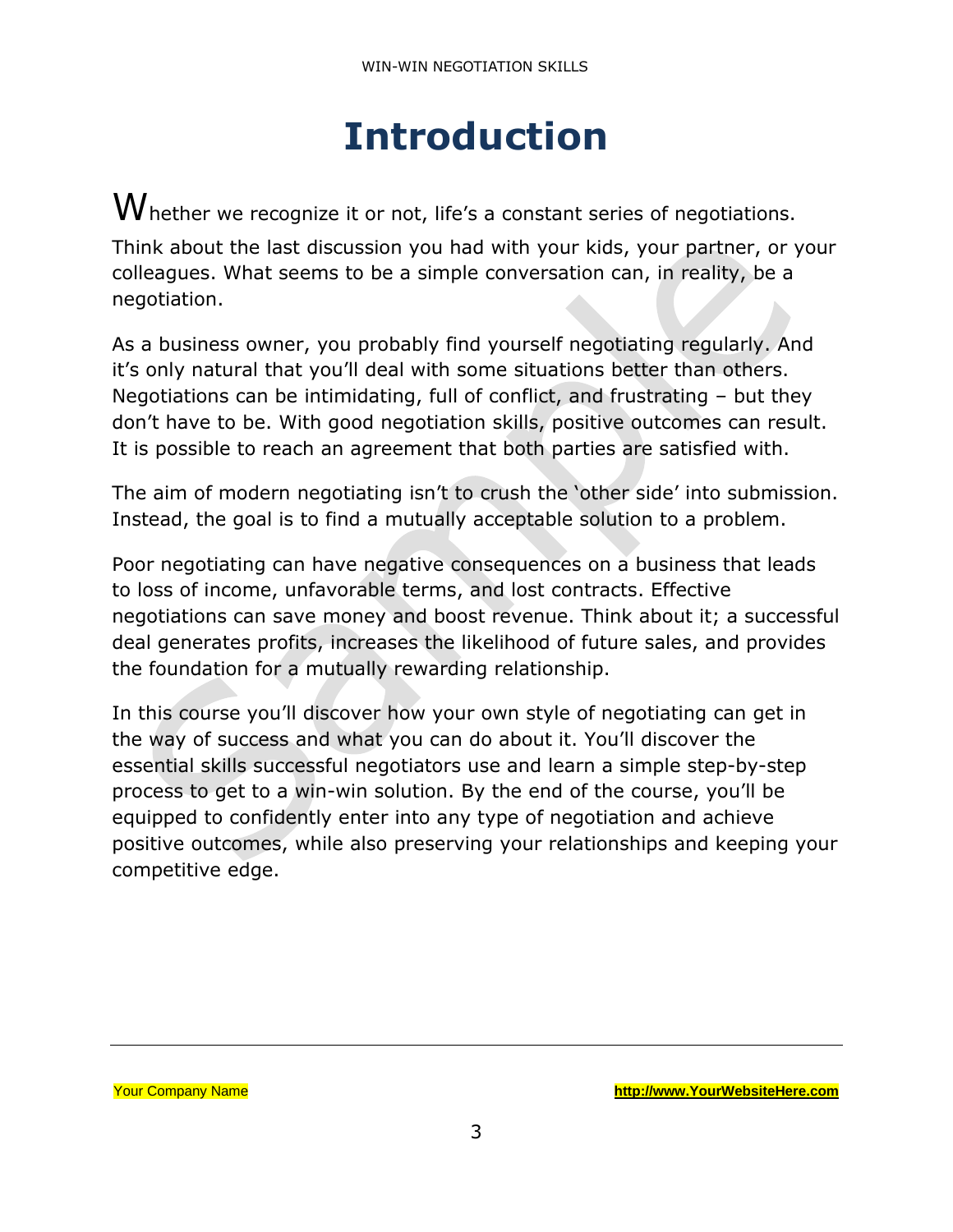#### **Here is your roadmap through the course:**



Your Company Name **[http://www.YourWebsiteHere.com](http://www.yourwebsitehere.com/)**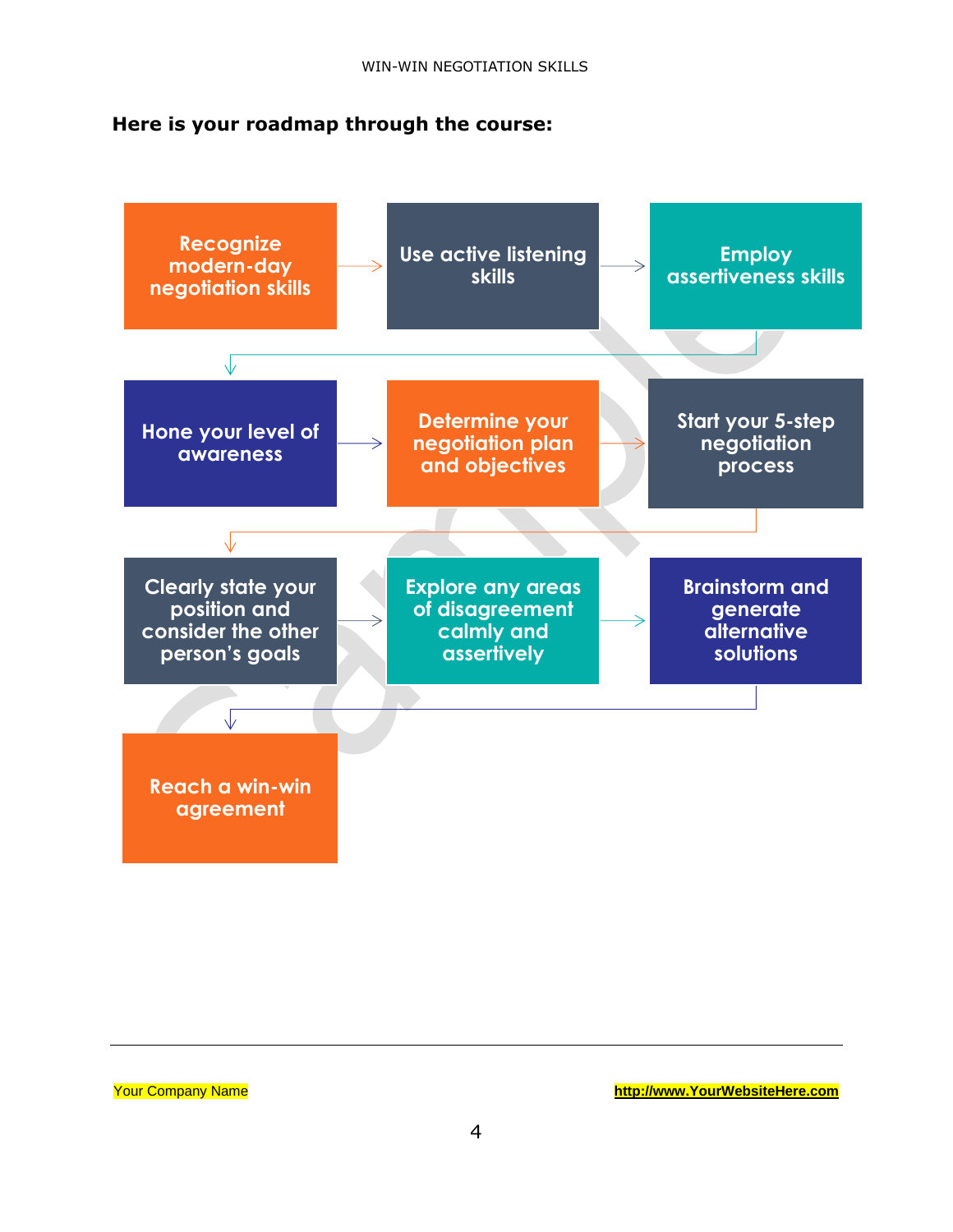#### **Learning Objectives:**

By the time you complete this course, you'll be able to:

- ➢ Recognize modern-day negotiation skills and identify how your old patterns of thinking might sabotage the negotiation process, allowing you to make changes that contribute to your success
- $\triangleright$  Use active listening skills to focus on your negotiating partners, allowing you to fully understand their perspective and expectations
- ➢ Employ assertiveness skills to express your position clearly while respecting the other person's point of view
- ➢ Hone your level of awareness so that you pinpoint emotional changes during a negotiation and take steps to uncover underlying issues
- ➢ Determine your negotiation plan and objectives, researching your negotiation partners so that you are informed and able to broker a win-win outcome
- ➢ Ensure all parties are comfortable and on the same wavelength, so that you kick-start your 5-step negotiation process on a positive note
- ➢ Clearly state your position and consider the other person's goals so that, together, you can move towards a mutually satisfying outcome
- $\triangleright$  Explore any areas of disagreement with your negotiating partners calmly and confidently, so that potential problems are brought to the surface and discussed
- ➢ Brainstorm and generate alternative solutions, bringing you both closer to a satisfactory outcome
- ➢ Reach a win-win agreement that satisfies all negotiating partners so that, together, you can commit to specific deliverables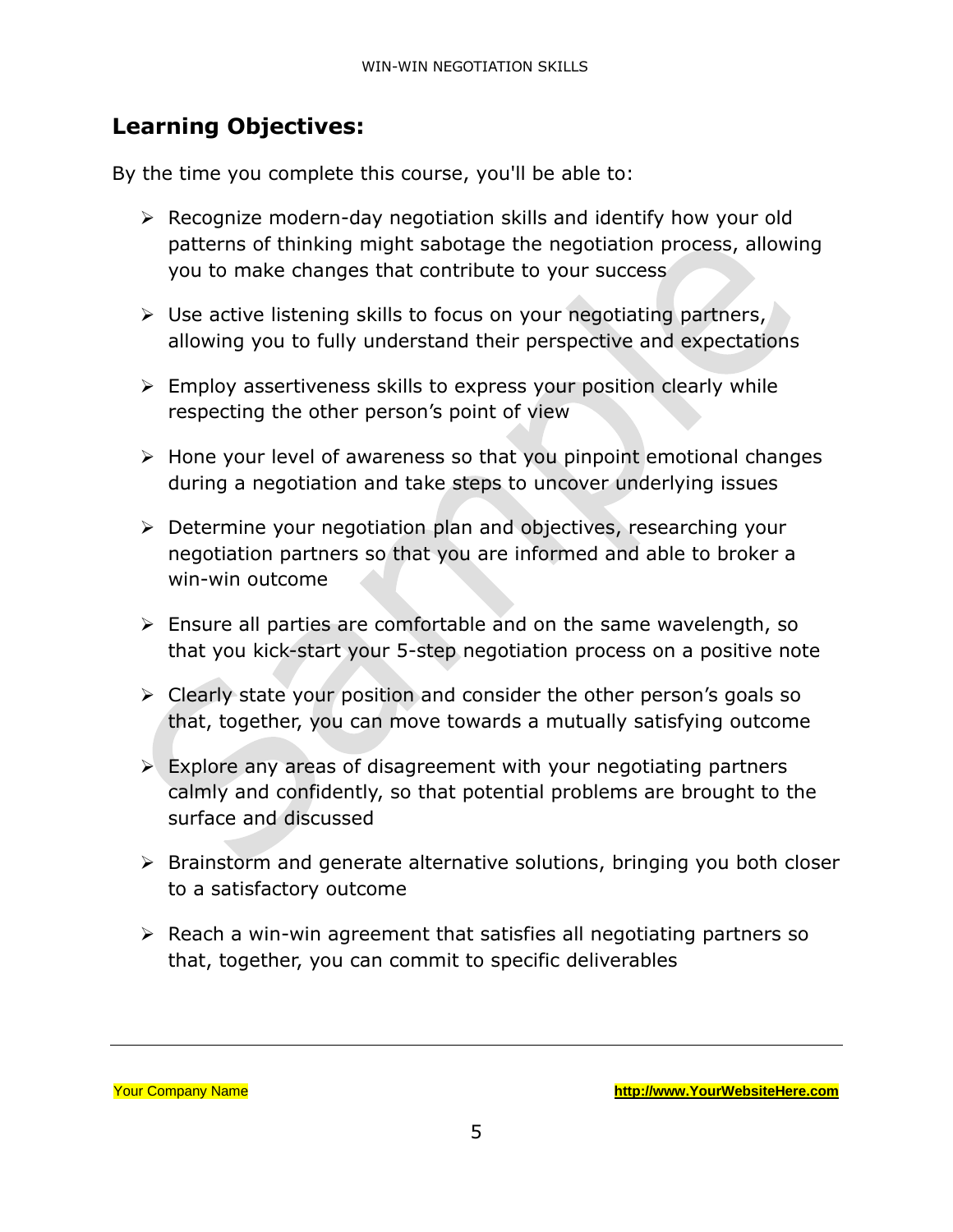➢ Consolidate and implement your learning and plan future action steps, so you can achieve the goals you set for this course.

This course is broken down into 5 major modules and individual lessons to take you step-by-step through the ways to perfect your negotiation skills so that you achieve win-win outcomes for all concerned.

The modules follow a logical order, so while you can skip around if you want, it's best to work through them one at a time.

As you go through each module, use your Action Guide to help you complete the Action Steps at the end of each.

#### **Expectations**

Before we start the course, take a minute to think about what you want to get out of it.

In the Action Guide, write down three skills you expect to gain.

Now that you're clear about what you want this course to deliver, we can get started.

Your Company Name **[http://www.YourWebsiteHere.com](http://www.yourwebsitehere.com/)**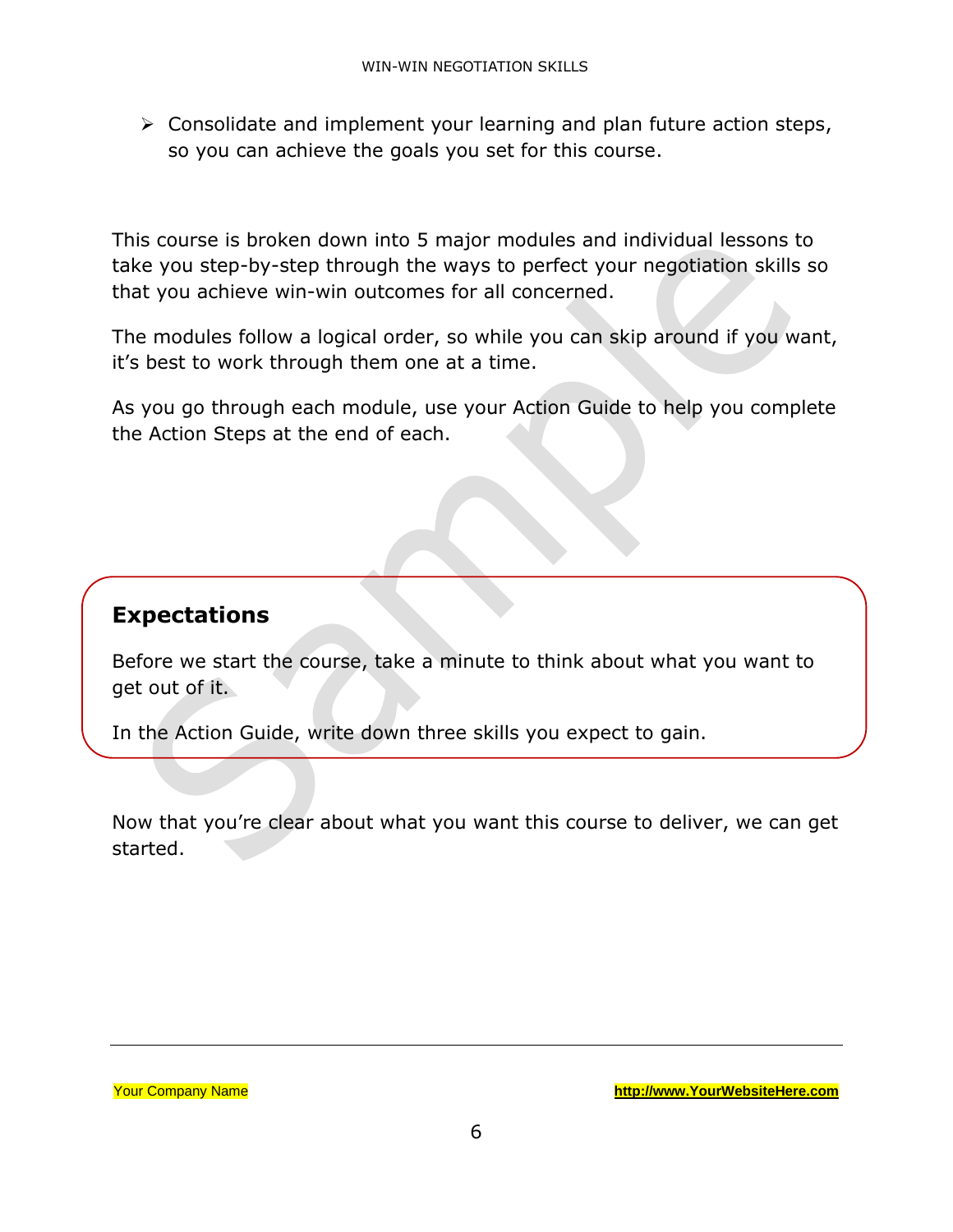# <span id="page-6-0"></span>**Module 1 – Negotiating for Success**

Every day, we engage in some form of negotiation. We bargain with ourselves about how much time we should spend at the gym, with our partners about who will pick up the kids, or with our colleagues about how long a project will take and who should be given what task.

In this first module, you'll learn how modern-day business people negotiate and identify how your old patterns of thinking might sabotage the negotiation process.

#### **Why Negotiate?**

We use negotiating skills to reach the outcome we want, but successful negotiators don't try to win at the expense of others. Skilled negotiators understand how to create win-win outcomes, strengthening relationships and increasing personal effectiveness in the process.

When an interaction goes well, you probably don't even label it a "negotiation" because you're successfully navigating a potentially difficult situation with skill and ease. Perhaps this happens more outside the business sphere, such as when negotiating a real estate purchase or a loan at the bank. If so, you can draw on those skills and transfer them to your business dealings.

Negotiation arises when there's a situation where there are differences of opinion, wishes, or needs. After all, if you all agreed, then there'd be no need for negotiation.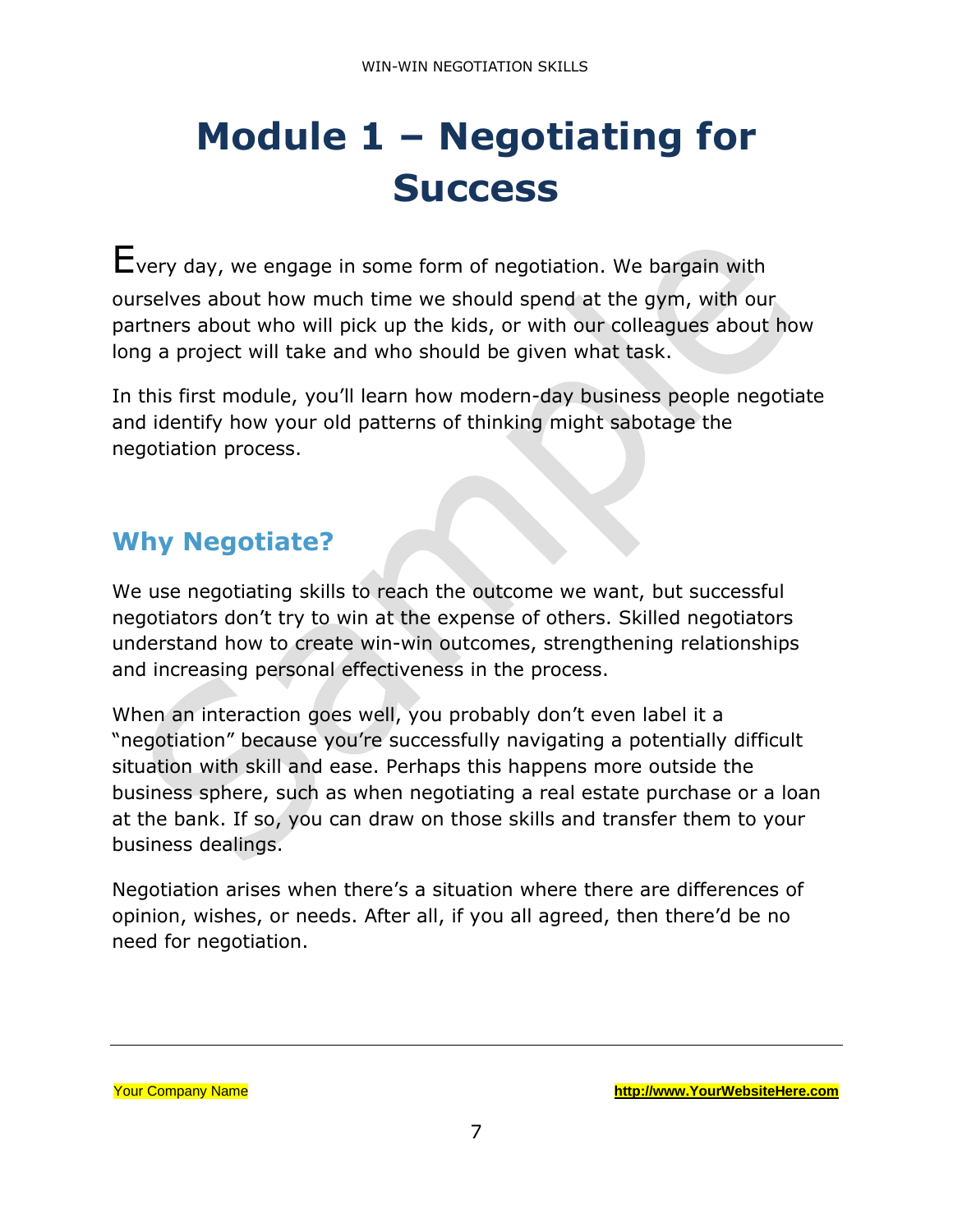As an entrepreneur, you will negotiate countless items and topics, which may include:

| <b>Price and terms</b><br>of a sale                      | Service or supply<br>agreements                        | <b>Responsibilities</b><br>of business<br>partners |
|----------------------------------------------------------|--------------------------------------------------------|----------------------------------------------------|
| <b>Salary</b>                                            | A leave of<br>absence or<br>vacation                   | A more flexible<br>work schedule                   |
| A contract for<br>consulting or<br>freelance<br>services | <b>Roles and</b><br>workload                           | A project<br>deadline with<br>your client          |
|                                                          | <b>Interpersonal</b><br>conflicts with<br>team members |                                                    |

- ➢ Price and terms of a sale
- ➢ Service or supply agreements
- ➢ Responsibilities of business partners
- ➢ Salary
- ➢ A leave of absence or vacation
- ➢ A more flexible work schedule

|  | <b>Your Company Name</b> |  |
|--|--------------------------|--|
|--|--------------------------|--|